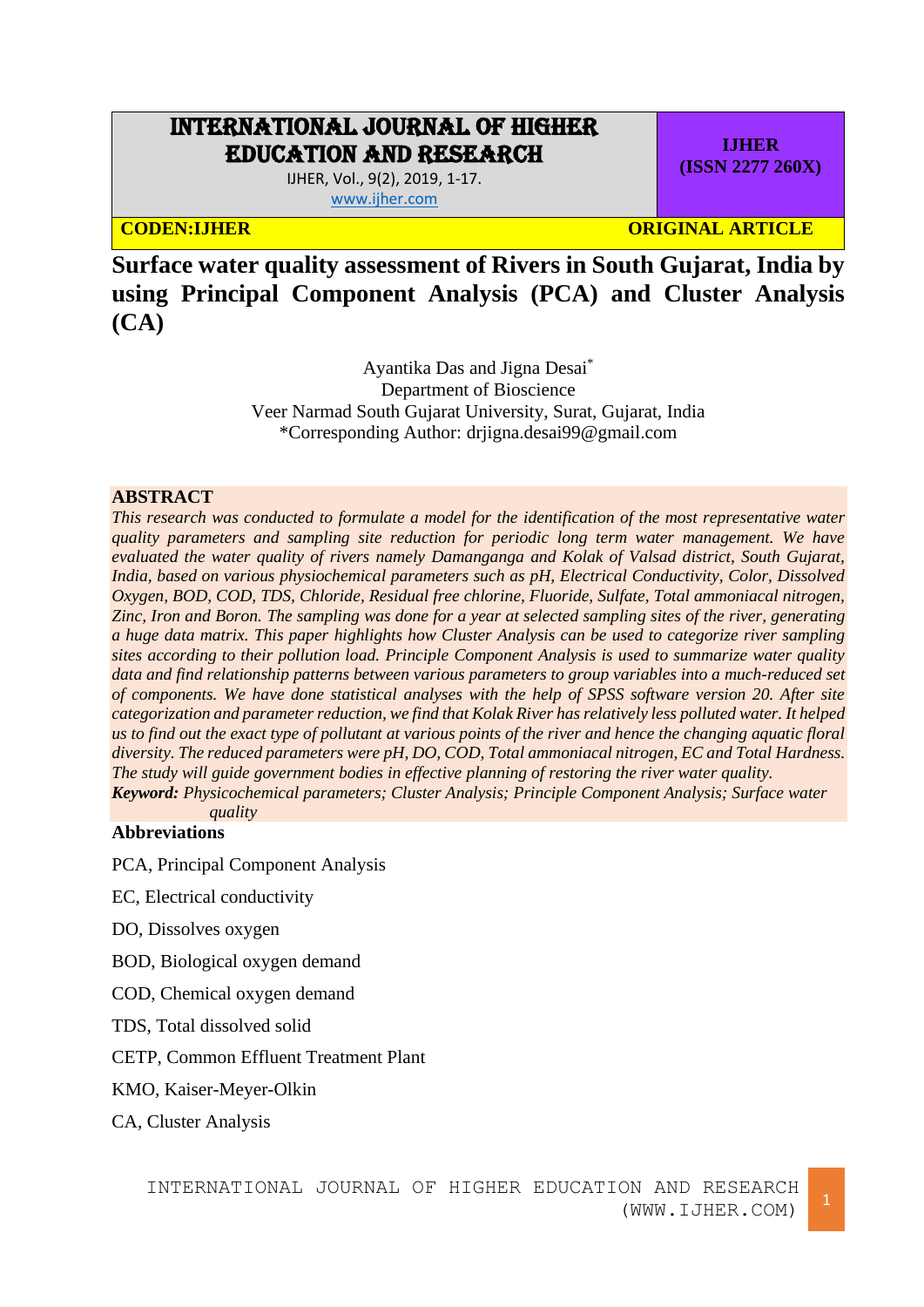## **INTRODUCTION**

Due to rapid and unplanned industrialization and urbanization in the study sites, there is much degradation of the environment. Pollution of air, water, and soil causes a change in the composition from normal to something that is harmful to biodiversity. Pollution will cause a shift of species composition from specialist to generalist as they are able to survive in a degraded environment. Only those species which can survive in the altered composition of soil, air, and water will live and rest will go extinct. Anthropogenic stress factors such as habitat destruction and habitat fragmentation are leading to an increased rate of extinction of species throughout the study sites. Many species of animal has become extinct in wild and many plants have been extinct from the earth. Human interferences adversely affect slow growing and slow-moving species of plant and animals. Among all form of pollution, water pollution will severely affect all form of life on earth. Water supports life on land as well as it is home to many plants and animals. So pollution of water will affect not only the terrestrial but also the aquatic ecosystem. Aquatic life includes both marines as well as freshwater ecosystem both of which are affected by water pollution. Nutrient and pollutant level in aquatic ecosystem determines its floral and faunal diversity. Toxic pollutants accumulate in the water and alter the species composition of an ecosystem (Woodwell G M., 1970). Toxicants persist for a long time in a perennial plant than an annual herb or shrub (Anderson et al., 1999). Apart from that, change in pH increases or decreases the availability of heavy metals causing by binding to certain ions and making them unavailable to plants (Barceló et al., 1990). Even nutrients when present in excess as in eutrophication, destroys the balance in the ecosystem. High water demand due to rapid urbanization and industrialization leads to increased water overuse and degradation (Idrissa Kabore., 2018).

Our rivers were vulnerable to pollution since industrialization. Water quality is an environmental issue in most developing countries. Degradation of water quality depends upon the land use pattern of the watershed area. There is much awareness about the sustainable management of water and its resources but effective tool for biomonitoring is limited (Idrissa Kabore et al., 2018). Due to temporal and spatial variation in water quality, there is a need for representative variables and reduction in the number of sampling sites. Principle Component analysis technique is used to interpret data as well as to recognize the pattern of water quality along the course of the river (Alberto et al., 2001). Multivariate techniques like Principle Component analysis used by Wang et al., 2013; Zhang et al., 2009 and Cluster Analysis used by Zhou et al., 2007 for data analysis. This study uses the exploratory analysis as was done by earlier works of Vega et al., 1998. PCA is performed by SPSS using factor analysis menu, however, it can also be done using Analyze or Data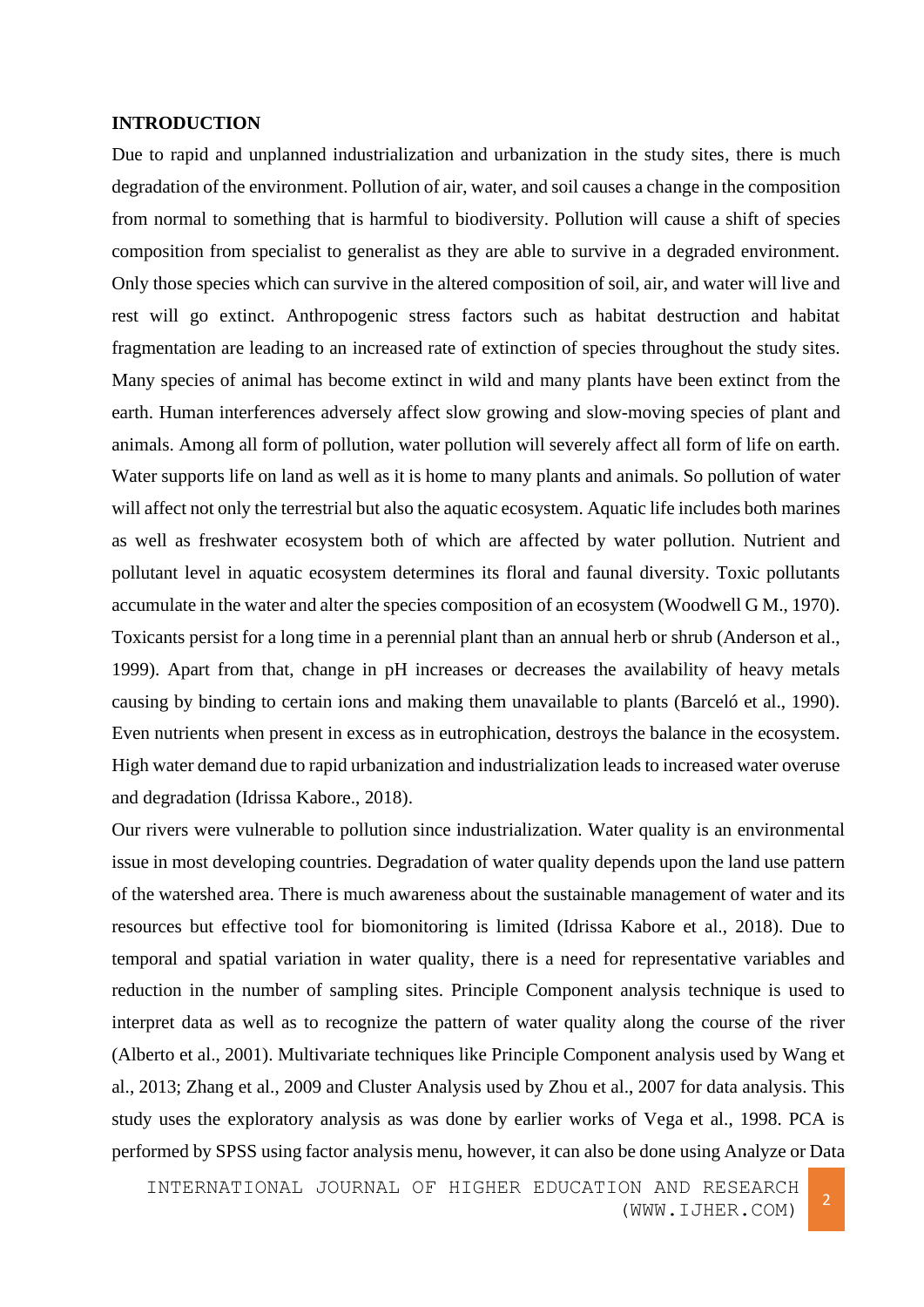reduction menu selections also. PCA was also used to reduce the number of parameters and use the most significant dominant parameters for future studies (Parinet et al., 2004; Boyacioglu, H., 2006). In our study, we surveyed the flora along the course of the river and also determined some water quality parameters that affect biodiversity. Spatial variance of water quality can be observed due to pollution from the anthropogenic origin and temporal variance was observed due to seasonal and climatic cause affecting the quality of river water according to which various sites have been differentiated (Vega et al., 1998). The main objective of our study is  $- (1)$  zonation of river according to their level of pollution and reduce the number of sampling sites based on the study, (2) Extract the most representative parameters to be used for long term monitoring, (3) Identify the nature of pollution in each site so that we can take site-specific remedial measures, (4) Find out the parameters that exhibit seasonal and spatial variation, (5) Thus optimize water monitoring network.

# **MATERIAL AND METHOD**

# **Study area**

Our study area Valsad district lies at  $20^0$  37'N and 72 $^0$  55' E in Gujarat, India covering an area of 2,947 km<sup>2</sup>. It has six talukas through which several perennial rivers flow namely Damanganga, Par, Auranga, Kolak, Taan, Maan, Saasu, and Kothar. Two rivers – Kolak and Damanganga River were studied at various points (as shown in figure 1) for study and monitoring. Study sites were determined after considering the criteria of a physiochemical characteristic of water, hydro morphological characteristics, land use pattern, the extensive manual survey of the area, the study of published papers and annual reports of Gujarat Ecological Commission and own judgment. The reference site was taken as the areas immediately downstream of the river origin as these sites should be relatively less disturbed and should have the expected biological characteristic. Site suitable for study varies considerably from a reference site (Idrissa Kabore., 2018). In the present study, we have integrated several physiochemical parameters to determine the water quality of the river at various points in the upper, middle and lower reaches. Upper reach sampling site was the area downstream of river origin, middle reach sampling site was in the middle course of the river and lower reach sampling point was upstream from the river mouth. As these days no area is left pristine and all ecosystems are disturbed by human interferences we have to choose a relatively less disturbed site such as both the rivers in their upper reach as our reference site.

# **Description of the two rivers**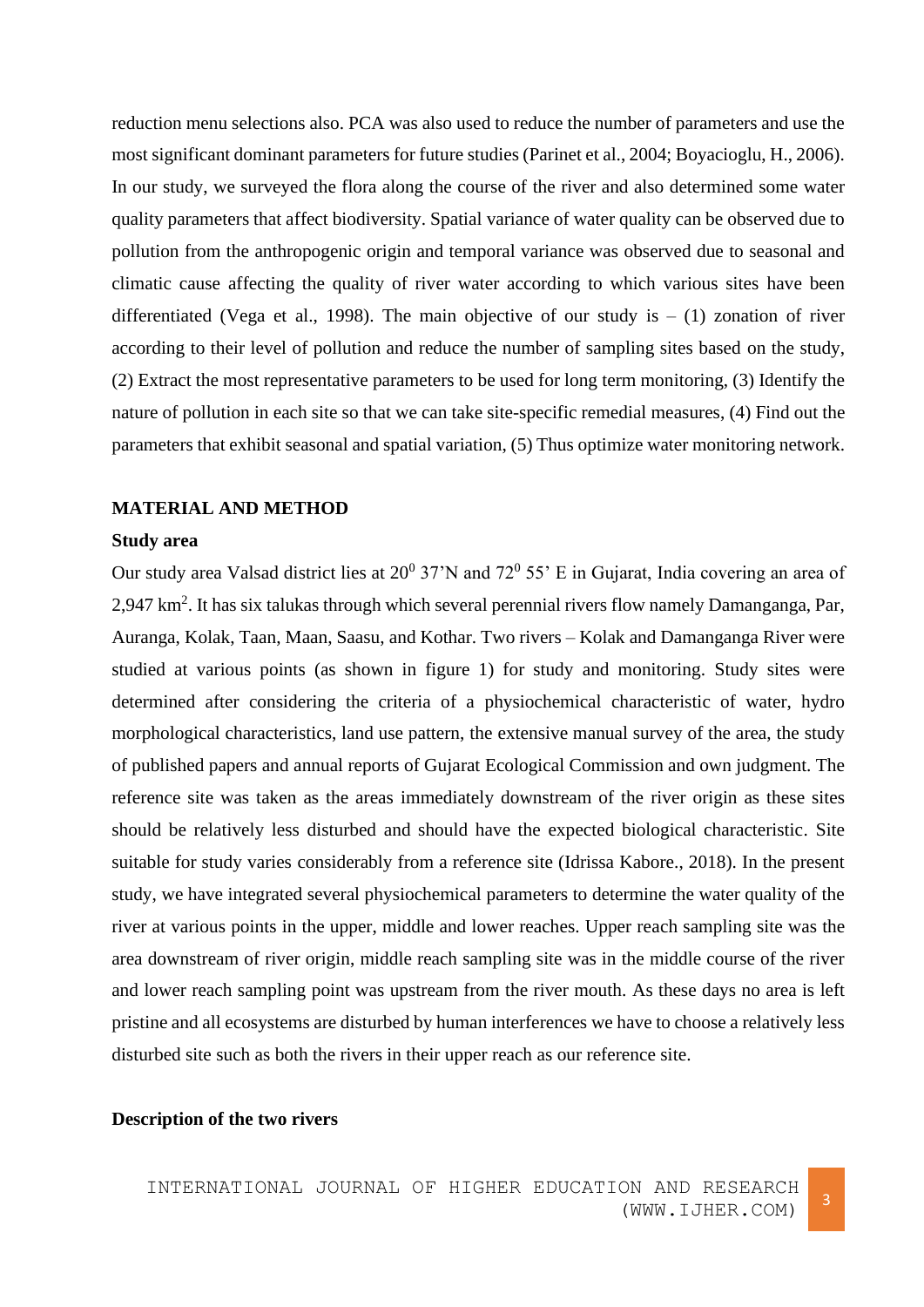Kolak River has an origin in the Saputara hills, India and has a length of 50 km, flows to the Arabian Sea. Upstream area of Kolak River at site Salvav village (1A) is hilly with dry deciduous forest. Kolak River is facing an agricultural runoff in upper reaches; water pollution from washing, domestic sewage and animal bathing in the middle reach at Tukawara village (1B); industrial effluent from small-scale industries dumped in the lower reaches at Vatar village (1C).

Damanganga River originates from Sahyadri hills of Western Ghats and flows to the Arabian Sea. A major part of this river lies in Maharashtra; it also flows through the Valsad district of Gujarat reaching Daman before joining the Arabian sea. We have a hilly terrain with dry deciduous forest in the upper reach of Damanganga River. River is facing an agricultural runoff in upper reaches at Chanod village (2A); brick kiln runoff, stone quarrying and industrial effluent from CETP are polluting the river in middle reaches of Namdah village site (2B) and industrial effluent and bridge construction in the lower reaches added pollution load at Zari village site (2C). Heavy sedimentation is observed at the river mouth. Damanganga

Stress factors affecting both rivers under consideration were industrialization, urbanization, agricultural runoff, pollution from livestock and damming of the river at several points. These rivers have both point and non-point source of pollution from domestic and industrial sources. All these factors are uncontrollable due to a population explosion in developing countries. Repeated damming is needed due to water scarcity but damming disturbs water flow and sediment flow hence alters the ecology (Idrissa Kabore et al., 2018). Furthermore, deposition of untreatable wastes from industries and Common Effluent Treatment Plant (CETP) in the lower reaches will affect the mangrove density and diversity at the mouth of the river. Thus monitoring of river water and using statistical analysis to formulate a model is very essential.

#### **Floral diversity of rivers**

There is a gradual change in the species composition along the course of the river, which is quite natural. According to the River Continuum Concept, a river is an open ecosystem as it has continuous interaction with the banks, as it moves from the headwater to the mouth of the river, thus causing a continuous alteration in the species composition.

Kolak River in its upper reach riverine region has agricultural vegetation and teak mixed forest in nonagricultural area and ferns only by the riverside. In the middle region, it has a mixed plantation of mango and chikoo bordered with teaks and casuarinas in a row while many species of grass in the immediate riverine region. Lower reach has *Casuarina* plantation and mangroves in the river mouth. This river and its tributaries had rooted macrophytes in its upper reach while at lower reach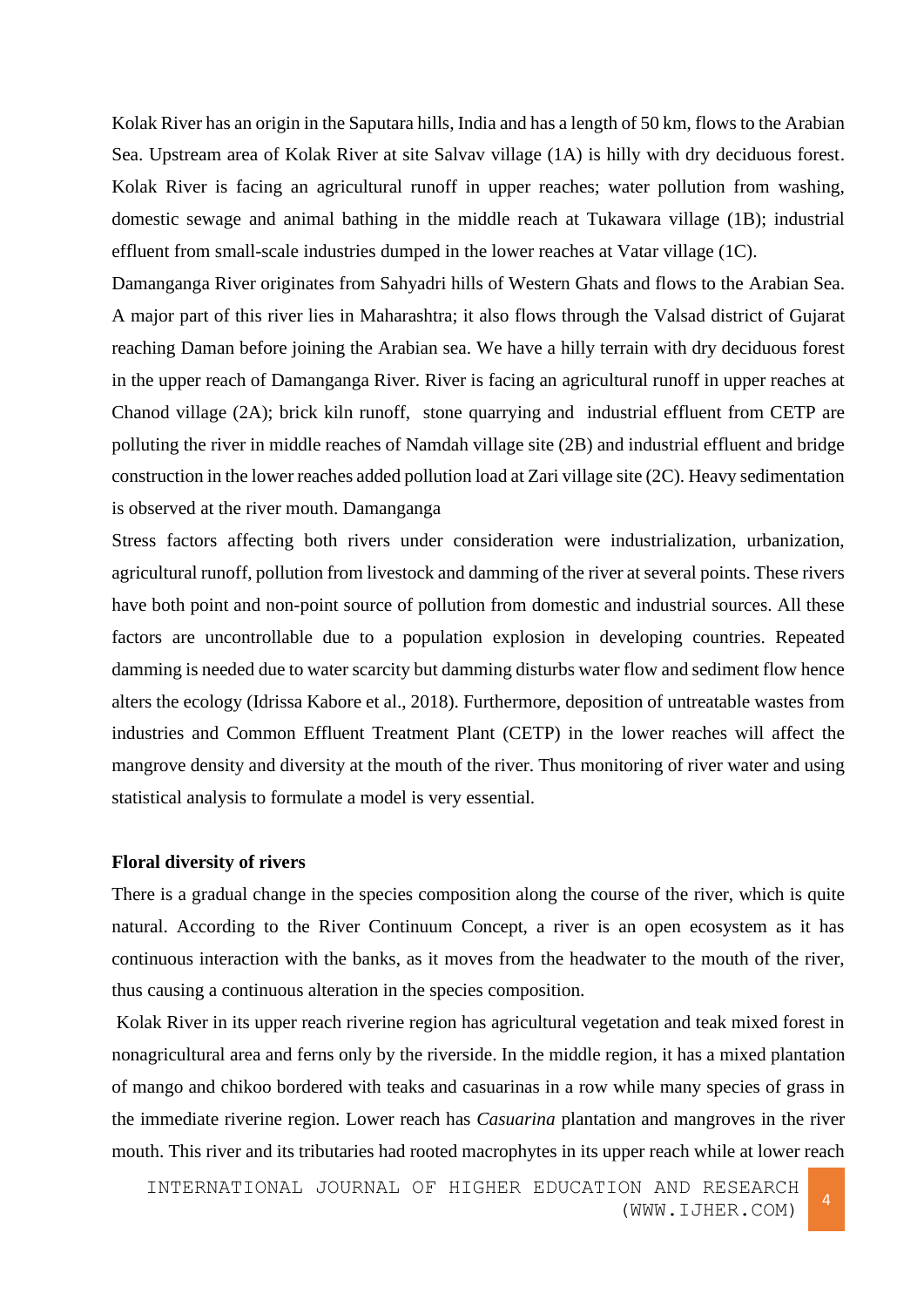it has floating Eichhornia indicating pollution. At all sites, we can find seasonal and perennial weeds.

Damanganga river in its upper reach has Teak mixed forest and agricultural areas. Areas in upper reach downstream of the dam have casuarinas plantation with rooted macrophytes like lotuses in the immediate riverine region. In the middle reach of the river, we have casuarinas plantation and different species of grasses in the immediate riverine region. In lower reach, we have rice cultivation land, mixed plantation of mango, sapodilla, teak and casuarina, mangroves and mangrove associates. Water hyacinths are present in the middle and lower reach.

#### **Physiochemical Parameters**

It is difficult to determine water quality intuitively. Most common criteria for determining the health of a water body are physiochemical parameters, hydro morphological characteristic, land use pattern and riparian vegetation study (Ofenböck, T et al., 2010). The twenty-one physiochemical parameters that were used for our study – heavy metal concentration (Chromium, Lead, Aluminum, Zinc, Boron, Iron.), pH, Sulphide, Electrical conductivity (EC), Color, Sulphate, Dissolves oxygen (DO), Biological oxygen demand (BOD), Total hardness as CaCO3,Chemical oxygen demand (COD), Total dissolved solids (TDS), Chloride, Residual chlorine, Phenol compounds, Fluoride, Total ammoniacal nitrogen, Some of the parameters like pH, Electrical conductivity, Color, Dissolves oxygen (DO) were determined in situ and others were in the laboratory by standard methods of IS3025- 1987. There will be temporal as well as spatial variation in these parameters. Parameters that determine water quality are divided into biological and physiochemical. While spatial variation can be both due to natural as well as due to anthropogenic influences, temporal variation is mainly due to seasonal variation.

## **Method of Sample collection**

Water was sampled from three points from each river – at the lower, middle and upper reach at regular interval of 15 days from January to December 2017. Water was sampled along the Damanganga River and Kolak River. Water was sampled from a depth of 40 cm from the surface as subsurface water is more stable than surface water as far as physiochemical parameters are concerned.

#### **Cluster Analysis**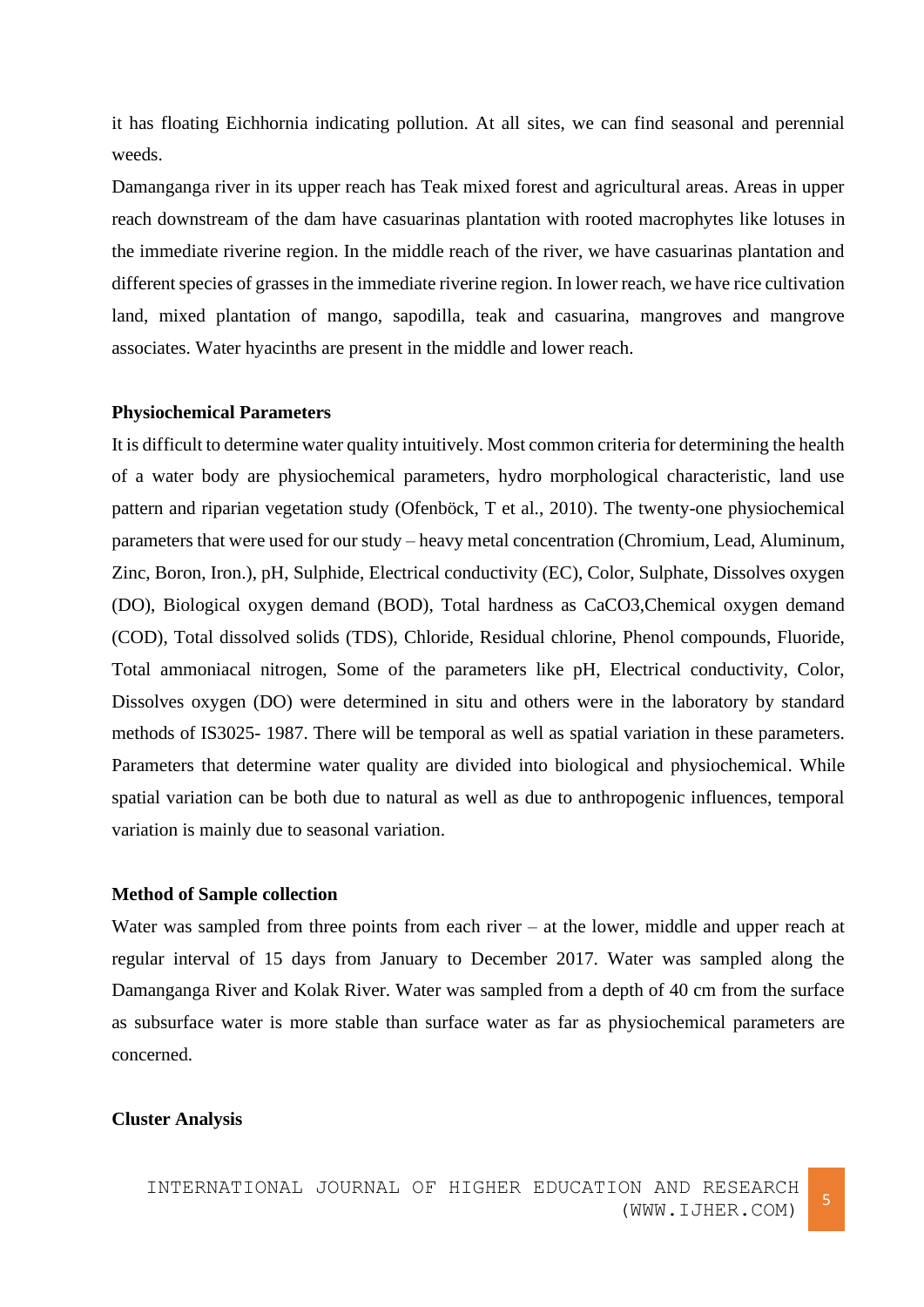Cluster Analysis is an unsupervised pattern detection method. CA is a very efficient technique of agglomerative categorization of more number of sites. Such type of clustering will generate groups with high intragroup homogeneity (Zhang et al., 2009). However, there will be heterogeneity between the groups. Cluster Analysis was used for characterization and reduction in the number of sampling sites. We have used bottom-up or agglomerative hierarchical clustering and performed Cluster Analysis based on the Centroid method of SPSS version 20. Centroid method of clustering measures the distance between the means of the two clusters. At each step, we combine two clusters that have the least centroid distance.

## **Principle Component Analysis**

Principal Component Analysis is a mathematical robust technique that transforms a number of possible correlated dimensional variables into a smaller number of uncorrelated dimensionless variables contains most of the information.

Before applying PCA, The KMO statistic and Bartlett's test was performed on data set to check the suitability of PCA. The KMO statistic measures the sampling adequacy, which can vary from 0 to 1. It indicates the degree to which each variable in a set is predicted by the other variables. Hair et al., (2006) suggest accepting a value of 0.5 or more. Bartlett's test of sphericity is a statistical test for the presence of correlations among variables, For PCA some relationships between variables are needed. Thus, a significant Bartlett's test of sphericity is required, say  $p < .005$ . This study comprises application of PCA to analyze water quality dataset obtained from Kolak and Damanganga River in Valsad district, Gujarat, India. Statistical calculations were performed using the "Statistical Package for the Social Sciences Software - SPSS 20 for Windows".

# **RESULTS AND DISCUSSION**

#### **Descriptive Analysis**

Descriptive statistics used in this present study are the minimum, maximum, mean, median, skewness and standard deviation of parameters as shown in (Table 1)*.* It is clear that EC, TDS, hardness, and chloride are dominant parameters with high mean, suggesting their common origin. Mean value of pH slightly higher. Here COD< BOD< DO showing anthropogenic activity. Some parameters tested such as heavy metals found in trace amount during lab analysis were excluded from the statistical analysis. Here we observe from the standard deviation that pH, color, total ammoniacal nitrogen, DO, nonheavy metals, fluoride, and residual chlorine does not show much deviation from mean which means that there is not much spatial and seasonal variation in these physiochemical parameters. On the other hand parameters such as TDS, EC, BOD, COD, total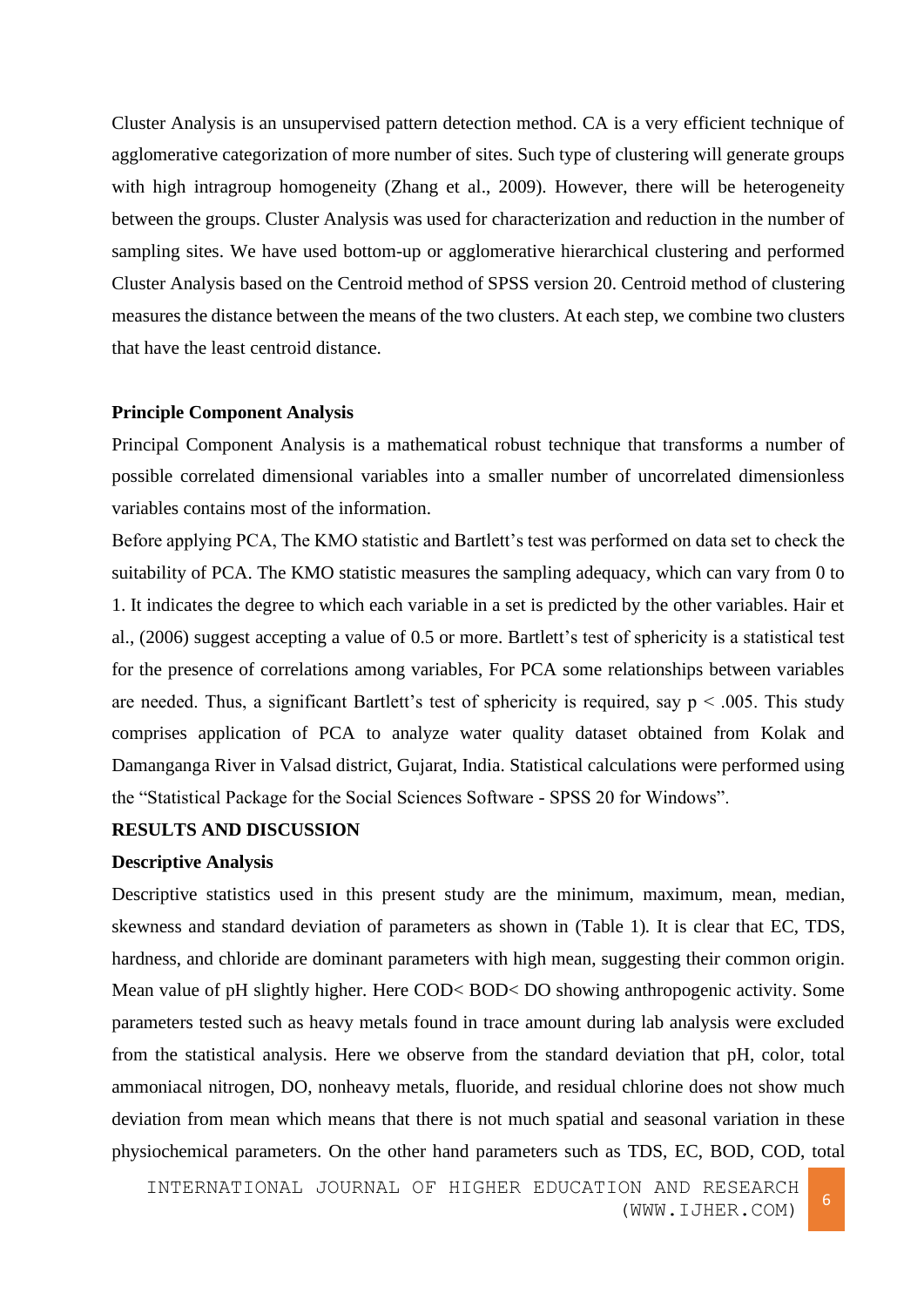hardness, total ammoniacal nitrogen, sulfate, and chloride shows much deviation from the mean that is it shows spatial and temporal variation (Table 1).

# **Cluster Analysis**

In this study, sampling sites classification was done by the use of hierarchical agglomerative cluster analysis by squared Euclidean distance as the similarity measure, Centroid method of linkage and dendrogram (figure 2) was generated. Spatial cluster analysis results were based on internal homogeneity or closeness and the difference in water quality at various sampling sites. Thus 3 clusters were generated from 6 sampling sites of the two rivers on the basis of water quality. Based on the results of spatial cluster analysis, results are concluded.

Cluster 1- It contains the upper and middle sites of Kolak River and upper site of Damanganga. These three homogenous sites have low pollution level of water. The relatively less polluted water site suggests the self-purification capacity of the river.

Cluster 2 – It contains Kolak River in its lower reach which has intermediate pollution load. Cluster 3- It contains sites of Damanganga River in its middle and lower reaches, which suggests their homogeneity. These sites have high pollution load. The self-purification property of water is not enough for neutralizing of high pollution load.

# **KMO and Bartlett's test**

Kaiser-Mayer-Olkin is a measure of sampling adequacy which measures the level of the correlations between variables to determine whether one can continue with the PCA. KMO value of our data set is 0.902 (Table 2), the value is greater than 0.5 indicates that the sum of partial correlations is not relatively greater than the sum of correlations and PCA should yield distinct and reliable factors and could be used.

Bartlett's test of sphericity indicates the presence of correlations among variables, providing the statistical probability. Bartlett's test of sphericity value is 0 (Table 2) which is less than 0.005, indicates that variables are adequately related to being suitable for PCA.

## **Eigenvalues**

PCA extracts eigenvalues which are the list of factor loading from the covariance matrix of original variables and produces new orthogonal variables. The eigenvalues is a measure of the data variance explained by each of the components. The PCA interpreted that the Eigenvalue (Table 3) of the first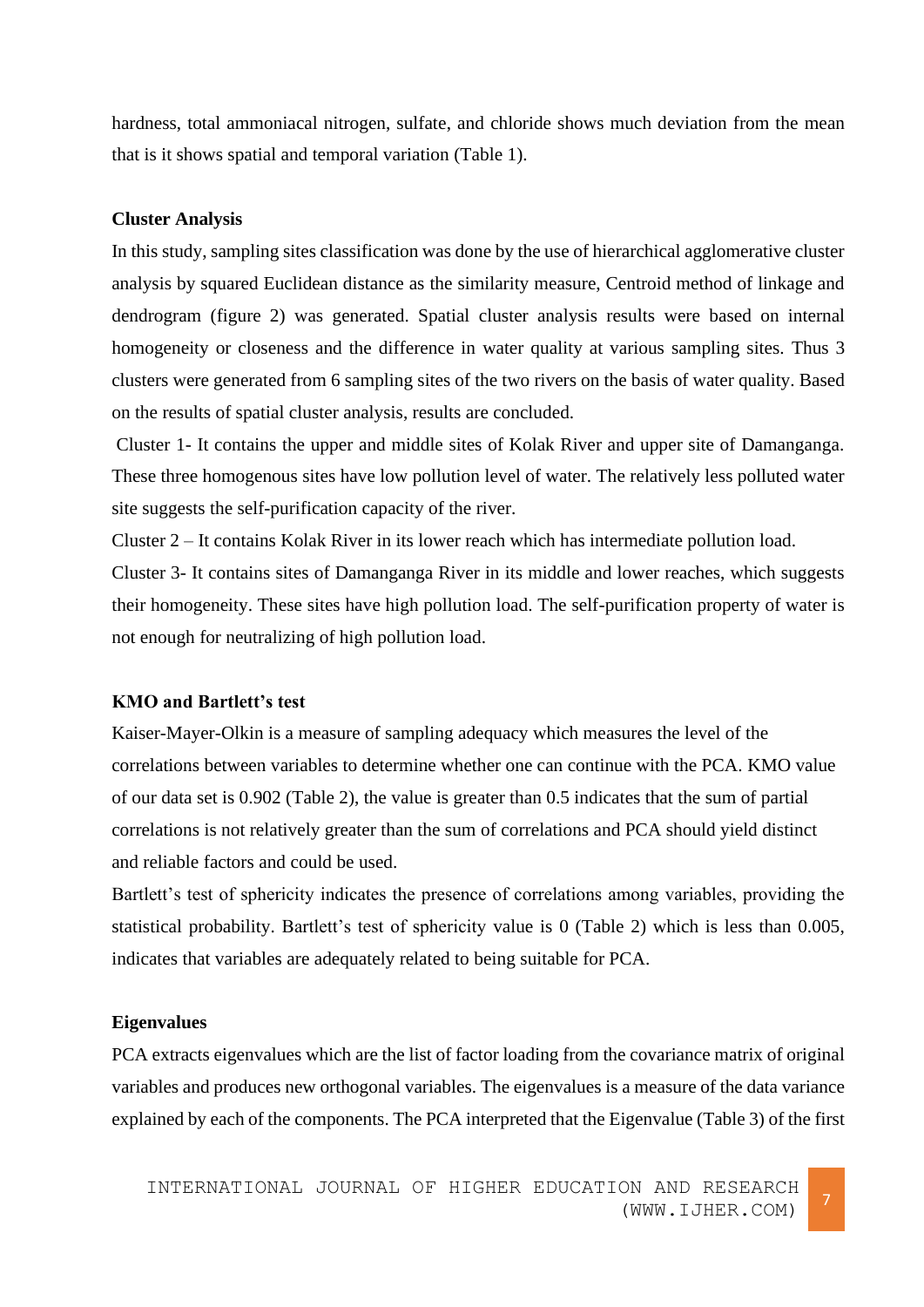two components is responsible for 77.26 % variance. Component 1 and component 2 is responsible for 67.22% and 10.04 % variance respectively.

## **Component plot interpretation**

Varimax Rotation used to rotate the component matrix (as summarized in Table 4) to reduce the overlap of original variables over each PC and obtain orthogonal variable (varifactors) that gives better representation without any loss of information. Component one consisting of strong positive loading of total hardness, electrical conductivity, total dissolved solids, sulfate, chloride, boron, iron, and residual free chlorine. This factor group is inorganic, highly and positively contributed by the variables related to natural factors (erosion) as well as altered land use pattern. The existence of lots of ions and their compound led to high loading of these variables. Component two positive load of pH, total ammonia, BOD, COD, zinc, color and fluoride and the negative load of dissolved oxygen. This factor group is organic, highly contributed by the variables related to uncontrolled sewage and industrial discharge. The existence of high organic matter indicates low aquatic diversity.

# **Reduced Parameters**

In rotated component plot (Fig 3), variables are clustered on the basis of closeness of their factor loadings. We have narrowed down the 6 identified cluster to six variable on the basis of importance, relevance, easy to measure and representative as DO (an indicator of pollution level and nature of living and nonliving organic matter), pH (is an indicator of nature of biomass), COD (an indicator of total oxidizable matter in water, is a better indicator of oxygen level of water), total ammoniacal nitrogen (an indicator of agricultural runoff load), EC(an indicator of external input in the form of either effluent or municipal sewage) and total hardness (is an indicator of external input as well as the nature of parent rock of soil. For better clarity and to lessen economic cost we reduce the number of variables. Further monitoring will include the study of only these six parameters.

#### **Interpretation of pollution load through PCA**

The score plot in figure 4 reveals the water quality at various sites of the river expresses in a twocomponent model – inorganic (Component  $1 - x$ -axis) and organic (Component  $2 - y$ -axis). The upper and middle site of Kolak River and upper site of Damanganga River has lower organic and inorganic loading. The middle reach of the Kolak River has intermediate organic loading and lower inorganic loading. The middle reach of the Damanganga River has the highest organic loading and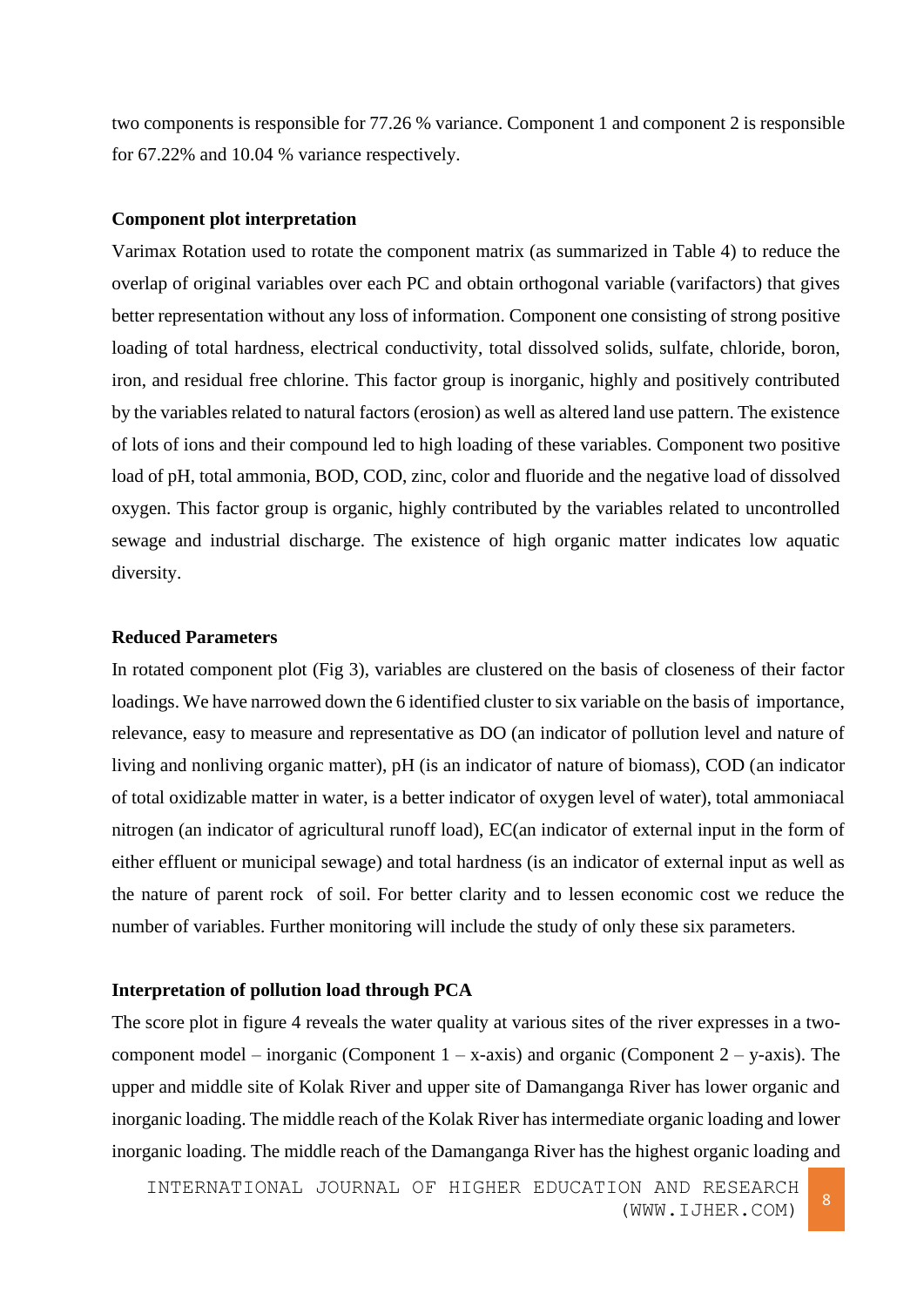intermediate inorganic loading. The lowest reach of Damanganga River has the highest inorganic loading and low organic loading. These three clusters were also observed in Dendrograms of CA. Kolak has a continuous gradient of organic and inorganic loading as it is comparatively less subjected to industrial effluents. Damanganga, on the other hand, shows abnormality due to the release of water from industries and CETP and in the lower course due to construction work of bridge and greater human interferences.

In this study, Cluster Analysis and Principal Component Analysis techniques were used to evaluate the water quality data set of Kolak and Damanganga Rivers, Valsad, Gujarat, India. Cluster Analysis was used to efficiently categorize water sampling sites based on their level of pollution. Hierarchical Clustering grouped several sites into three categories based on their pollution level. Based on this informative study we can design a sampling strategy having a reduced number of the monitoring station and associated cost.

PCA identified two pollution sources for the groups such as organic and inorganic. During our course of study, twenty-one physiochemical parameters used were reduced to six using PCA to get a simplified description of our rivers. Six parameters namely pH, DO, COD, Total ammoniacal nitrogen, Total hardness, and EC represents water quality. These factors are mainly due to industrialization, bricklaying, stone crushing, and other anthropogenic activities. For periodic monitoring of water bodies, these six representative parameters are easy and cost-effective.

The technique of data reduction both in sampling sites and physiochemical parameters could be extended to river waters, lake and ground waters quality analysis in tropical climates. This technique provides an optimal sampling strategy and crude guideline for environmental management. These techniques have already been used in many countries with much success in environmental engineering and management, should be practiced in India also.

Water quality affects the biodiversity of the aquatic ecosystem and its surrounding ecotone. By determining the water quality we can find out the stress factors faced by an aquatic ecosystem and its surrounding ecotone, thus remedial measures to preserve biodiversity. Reduction of sampling sites and parameters will simplify our study and help environmental monitoring and management to predict the future biodiversity of the area.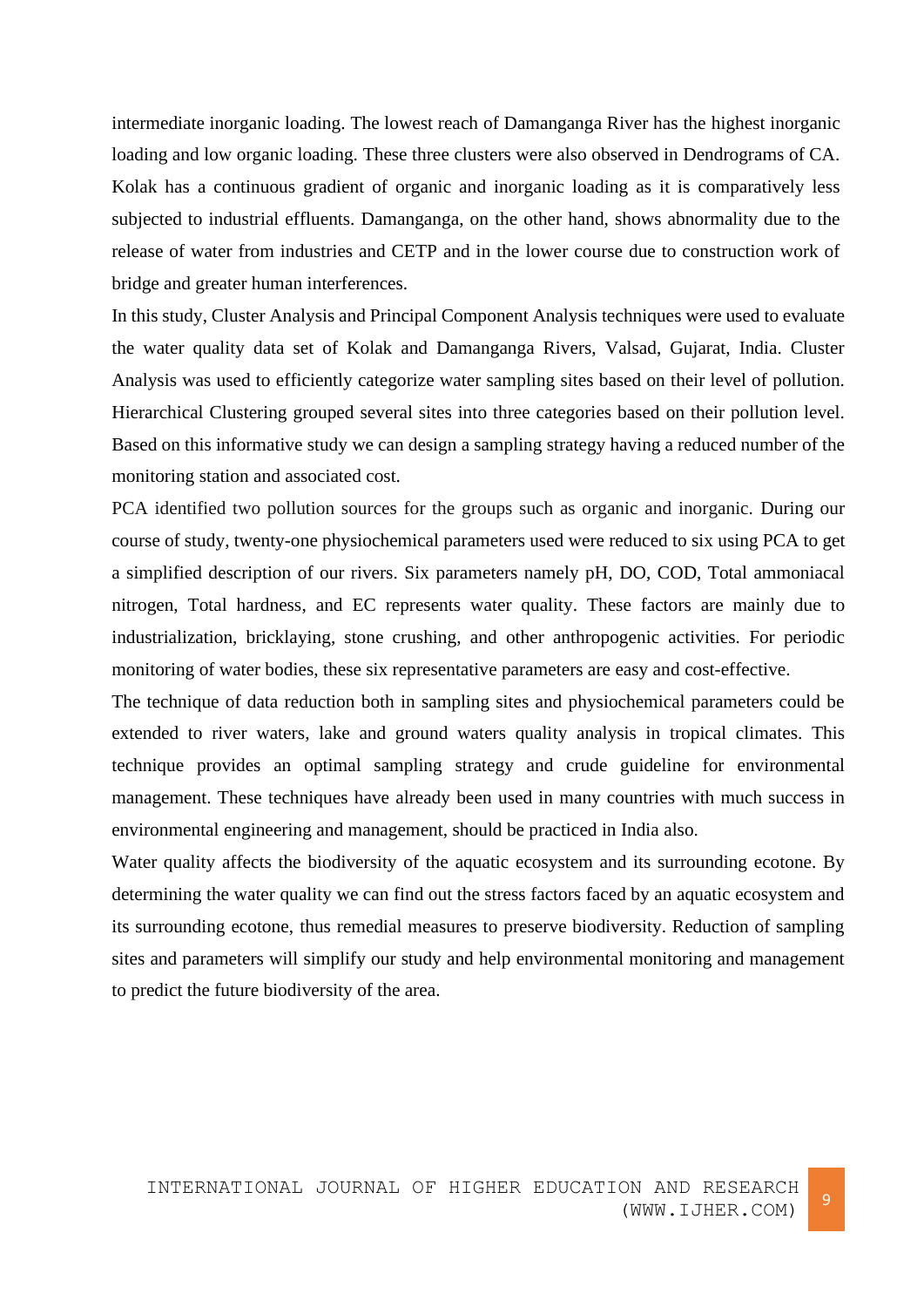| Parameter  | Unit       | Min              | Max   | Mean | Median | <b>SD</b> | S       |
|------------|------------|------------------|-------|------|--------|-----------|---------|
| pH         |            | 6.0              | 8.7   | 7.3  | 7.2    | 0.6       | $-0.05$ |
| $\rm EC$   | $\mu$ s/cm | 198              | 11268 | 2063 | 1159   | 2274      | 1.98    |
| Color      | Hzn/Unit   | $\mathbf{1}$     | 30    | 10   | 8      | $\tau$    | 1.04    |
| DO         | mg/1       | 1.9              | 7.5   | 5.4  | 5.8    | 1.4       | $-0.49$ |
| <b>BOD</b> | mg/1       | $\mathbf{1}$     | 570   | 55   | 30     | 82        | 3.82    |
| <b>COD</b> | mg/1       | $\mathbf{1}$     | 1403  | 150  | 85     | 209       | 3.65    |
| <b>TDS</b> | mg/1       | 7.5              | 8914  | 1205 | 683    | 1432      | 2.56    |
| TH         | mg/1       | 24               | 3627  | 560  | 359    | 622       | 2.70    |
| Chloride   | mg/1       | 9                | 3124  | 385  | 212    | 495       | 2.65    |
| <b>RFC</b> | mg/1       | $\overline{0}$   | 3.2   | 0.7  | 0.7    | 0.6       | 0.83    |
| Fluoride   | mg/1       | $\boldsymbol{0}$ | 4.5   | 1.6  | 1.5    | 1.1       | 0.65    |
| Sulphate   | mg/1       | 10               | 678   | 120  | 44     | 152       | 2.11    |
| <b>TAN</b> | mg/1       | $\boldsymbol{0}$ | 96    | 15   | 9      | 17        | 2.01    |
| Zinc       | mg/1       | $\boldsymbol{0}$ | 8.5   | 2.6  | 1.8    | 2.0       | 0.77    |
| Iron       | mg/1       | $\boldsymbol{0}$ | 8.8   | 0.9  | 0.7    | 1.1       | 3.64    |
| Boron      | mg/1       | $\boldsymbol{0}$ | 3.1   | 0.4  | 0.3    | 0.4       | 2.24    |

**Table 1.** Descriptive Statistic of Physiochemical parameters

SD – Standard Deviation, S – Skewness, EC - Electrical conductivity DO - Dissolved Oxygen,

|  | TH - Total Hardness, RFC - Residual free Chlorine, TAN - Total Ammoniacal Nitrogen |  |  |  |  |  |  |  |
|--|------------------------------------------------------------------------------------|--|--|--|--|--|--|--|
|--|------------------------------------------------------------------------------------|--|--|--|--|--|--|--|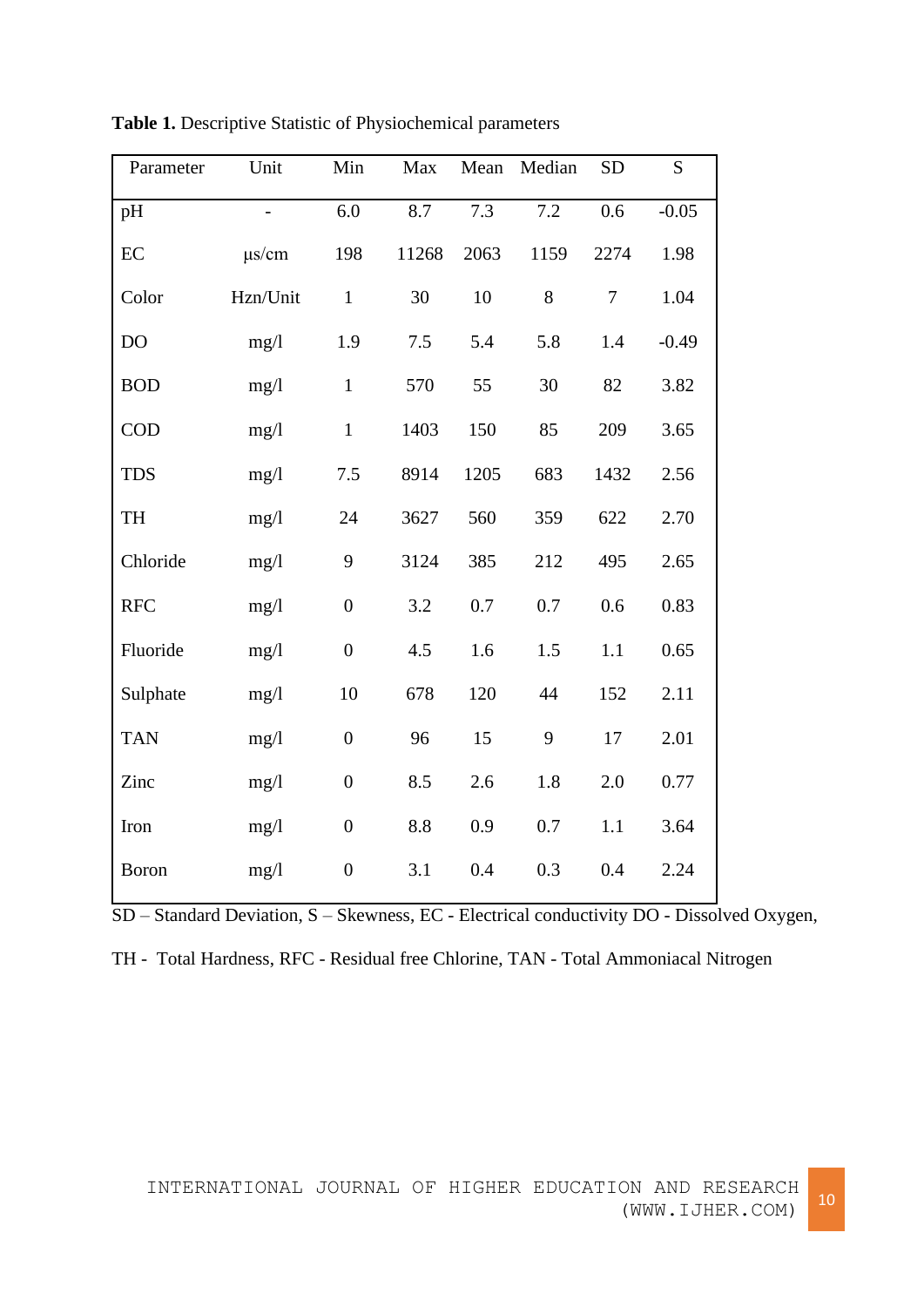# **Table 2.** Kaiser – Meyer – Olkin and Bartlett's Test

| Kaiser-Meyer-Olkin Measure of |                    | 0.902    |
|-------------------------------|--------------------|----------|
| <b>Sampling Adequacy</b>      |                    |          |
|                               |                    |          |
| Bartlett's                    | Approx. Chi-Square | 2984.728 |
| Test of                       | Df                 | 120      |
| Sphericity                    | Sig.               | 0.000    |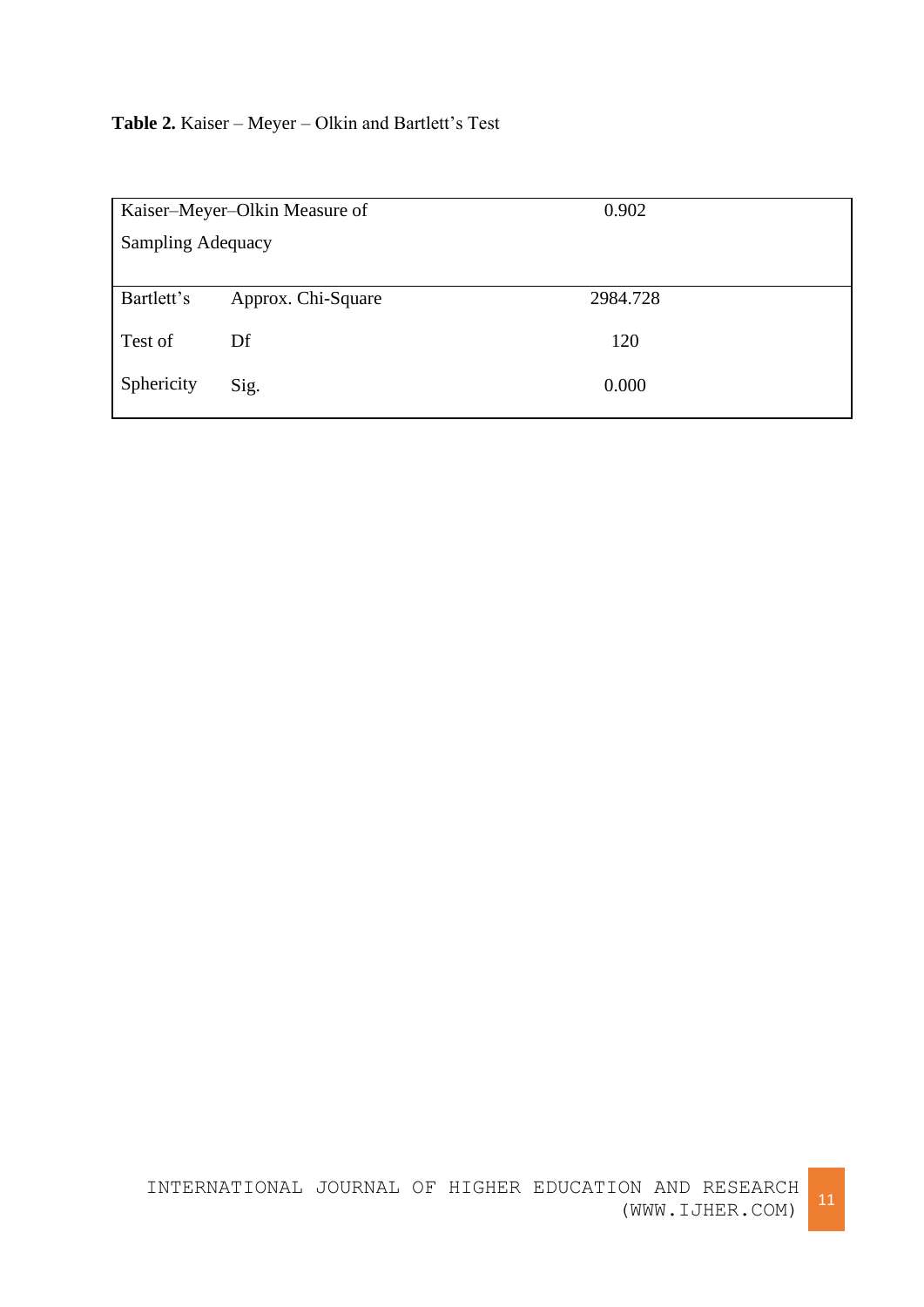| Component      | <b>Initial Eigen Values</b> |        |            |  |
|----------------|-----------------------------|--------|------------|--|
|                | Total                       | $%$ of | Cumulative |  |
| $\mathbf{1}$   | 10.76                       | 67.22  | 67.22      |  |
| $\overline{2}$ | 1.61                        | 10.04  | 77.26      |  |
| 3              | 0.86                        | 5.37   | 82.63      |  |
| $\overline{4}$ | 0.73                        | 4.59   | 87.22      |  |
| 5              | 0.41                        | 2.54   | 89.76      |  |
| 6              | 0.33                        | 2.07   | 91.83      |  |
| $\overline{7}$ | 0.31                        | 1.91   | 93.74      |  |
| 8              | 0.24                        | 1.53   | 95.27      |  |
| 9              | 0.21                        | 1.29   | 96.56      |  |
| 10             | 0.18                        | 1.12   | 97.68      |  |
| 11             | 0.13                        | 0.82   | 98.50      |  |
| 12             | 0.12                        | 0.75   | 99.26      |  |
| 13             | 0.08                        | 0.49   | 99.75      |  |
| 14             | 0.03                        | 0.17   | 99.91      |  |
| 15             | 0.01                        | 0.07   | 99.99      |  |
| 16             | 0.00                        | 0.01   | 100.00     |  |

**Table 3.** Eigenvalues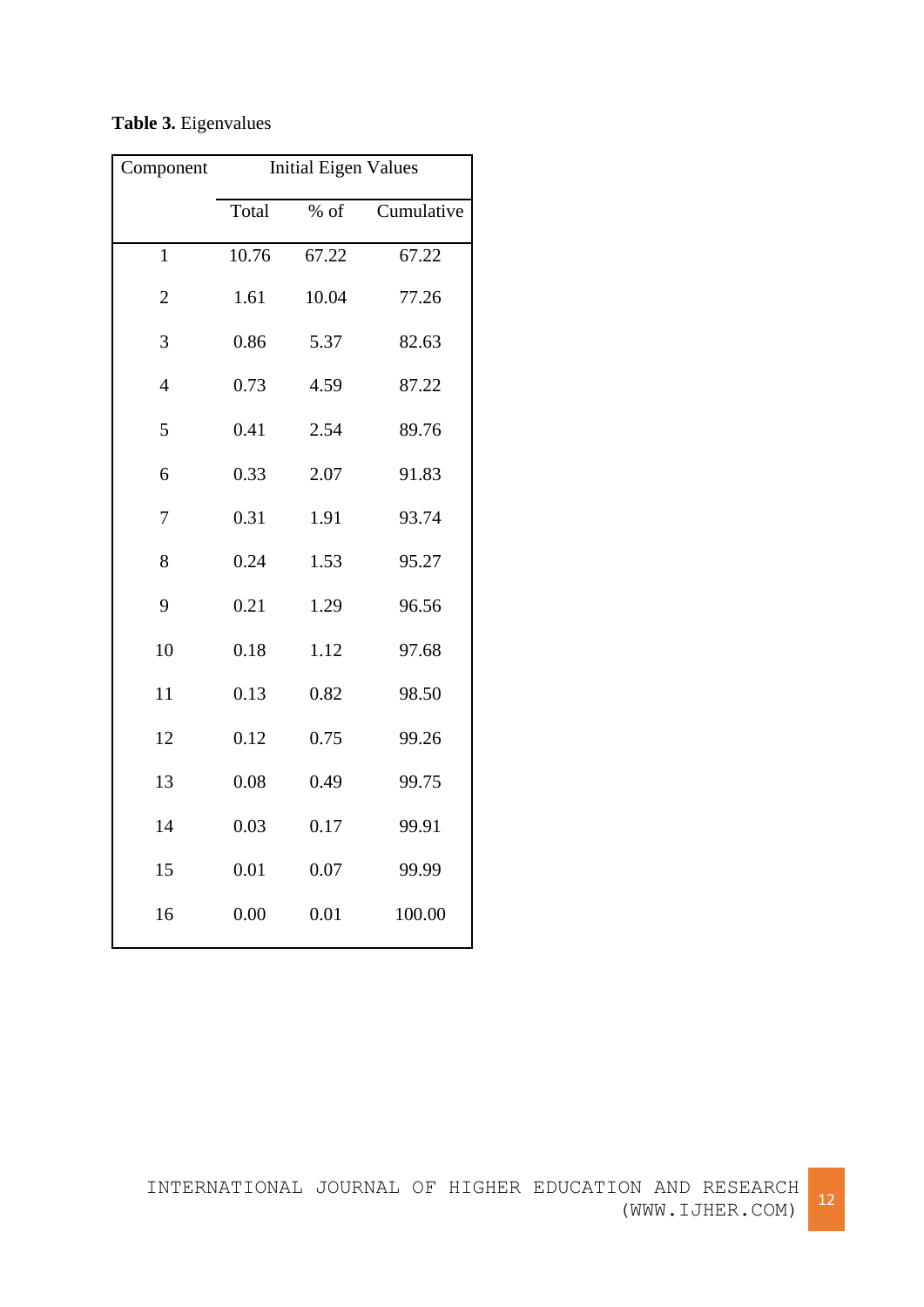| Parameter    | Component    |                |  |
|--------------|--------------|----------------|--|
|              | $\mathbf{1}$ | $\overline{2}$ |  |
| <b>TH</b>    | 0.956        | 0.088          |  |
| <b>TDS</b>   | 0.925        | 0.232          |  |
| EC           | 0.909        | 0.336          |  |
| Sulphate     | 0.849        | 0.308          |  |
| <b>Boron</b> | 0.817        | 0.337          |  |
| Iron         | 0.808        | 0.251          |  |
| Chloride     | 0.798        | 0.457          |  |
| <b>RFC</b>   | 0.686        | 0.437          |  |
| <b>BOD</b>   | 0.308        | 0.853          |  |
| <b>COD</b>   | 0.337        | 0.852          |  |
| Fluoride     | 0.517        | 0.705          |  |
| DO           | $-0.575$     | $-0.685$       |  |
| Color        | 0.516        | 0.679          |  |
| Zinc         | 0.540        | 0.671          |  |
| <b>TAN</b>   | 0.598        | 0.658          |  |
| pH           | $-0.066$     | 0.527          |  |

**Table 4.** Rotated Component Matrix

EC - Electrical conductivity DO - Dissolved Oxygen, TH - Total Hardness, RFC - Residual free

Chlorine, TAN - Total Ammoniacal Nitrogen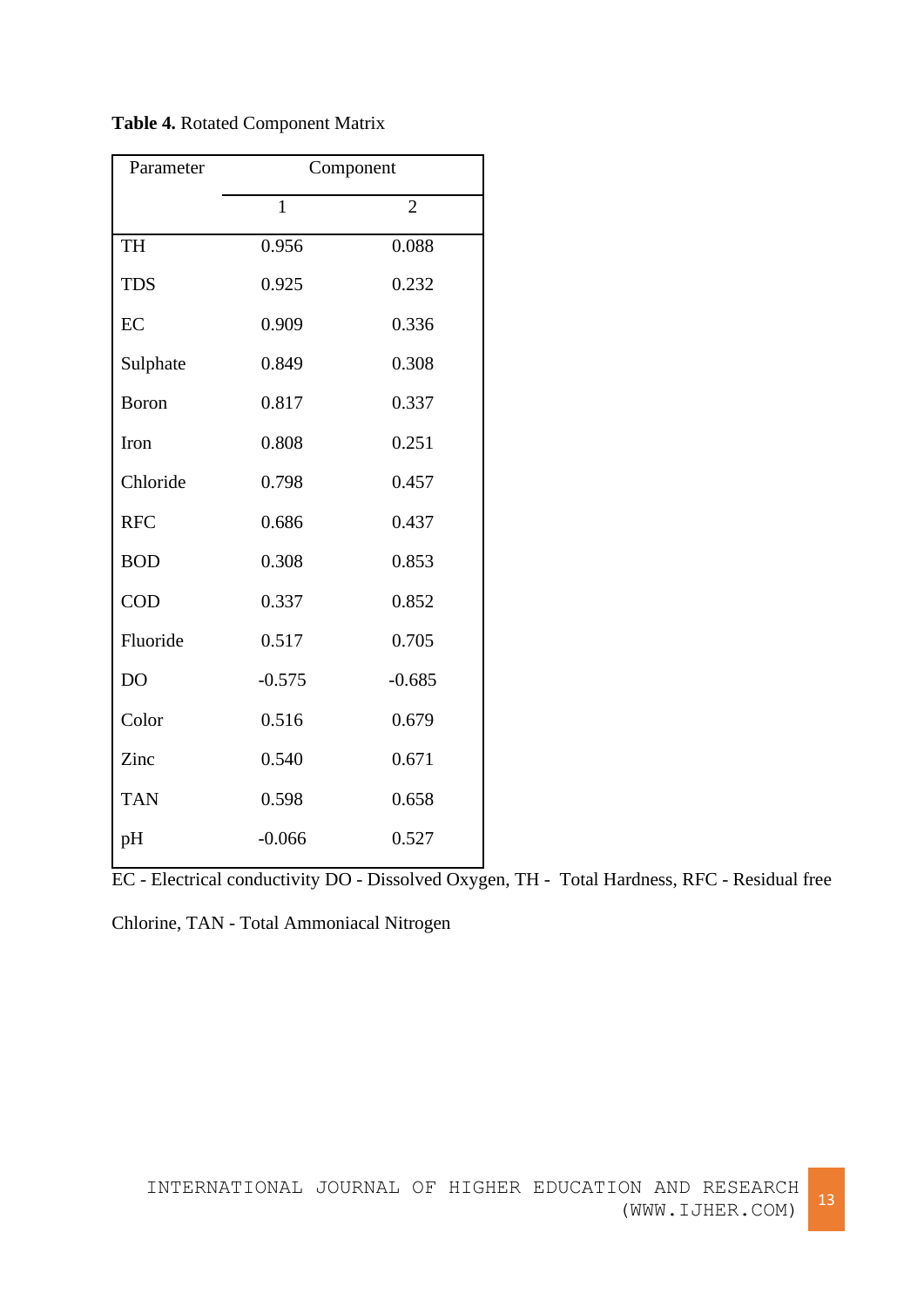

# **Figure 1.** Water sampling sites along the two rivers

Kolak river sampling sites -1A (Salvav village), 1B (Tukawara village), 1C (Vatar village); Damanganga river sampling sites – 2A (Chanod village), 2B (Namdha village), 2C (Zari village)



**Figure 2.** Dendrogram showing spatial clustering of sampling sites (Kolak River sites – 1A, 1B,

1C; Damanganga River sites – 2A, 2B, 2C)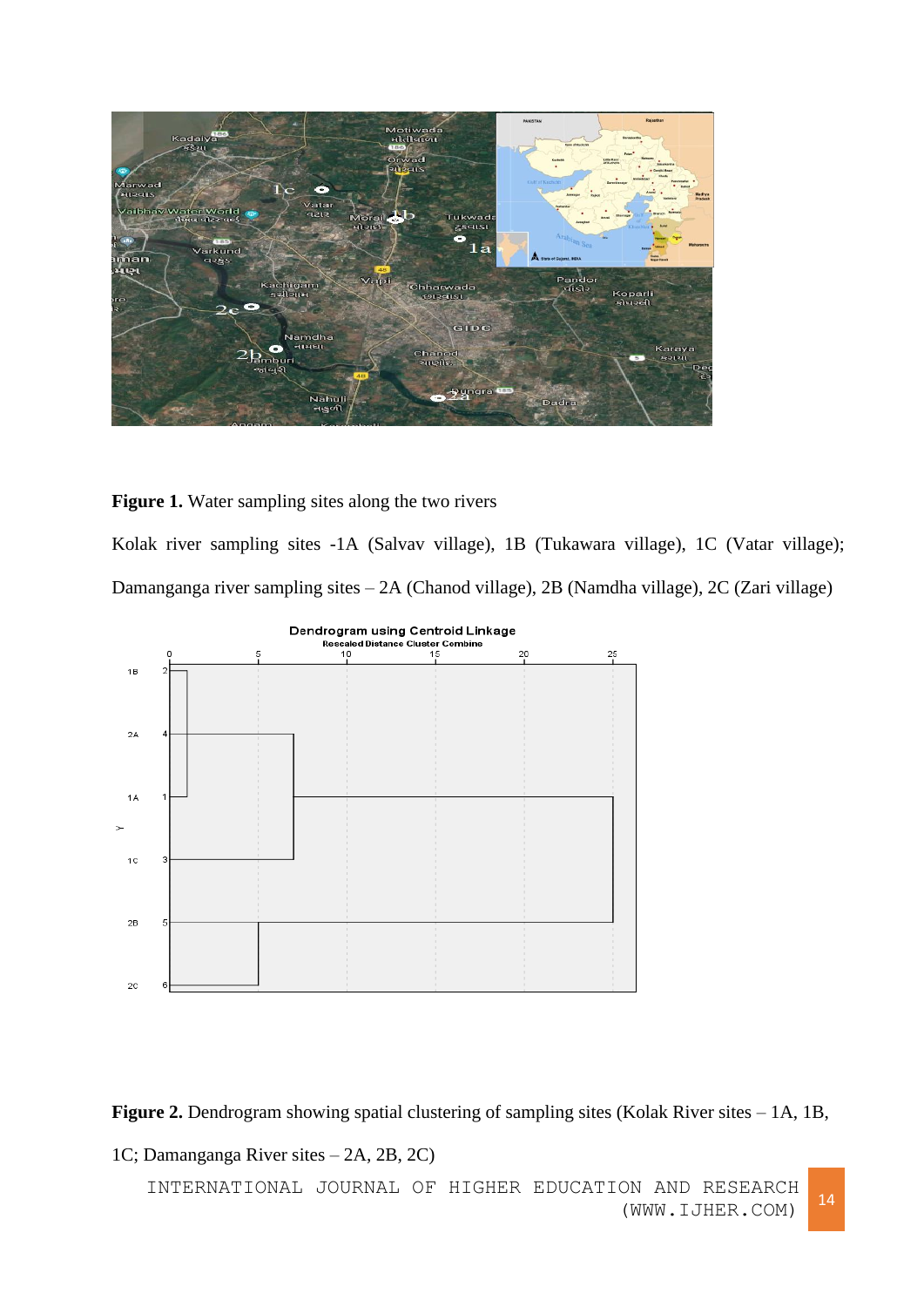

Figure 3. Cmponent plot of parameter in rotated space



**Figure 4.** Score plot of sampling sites

Kolak River sampling sites – 1A (upper reach), 1 B (middle reach), 1 C (lower reach); Damanganga

River sampling sites  $-2$  A (upper reach), 2 B (middle reach), 2 C (lower reach)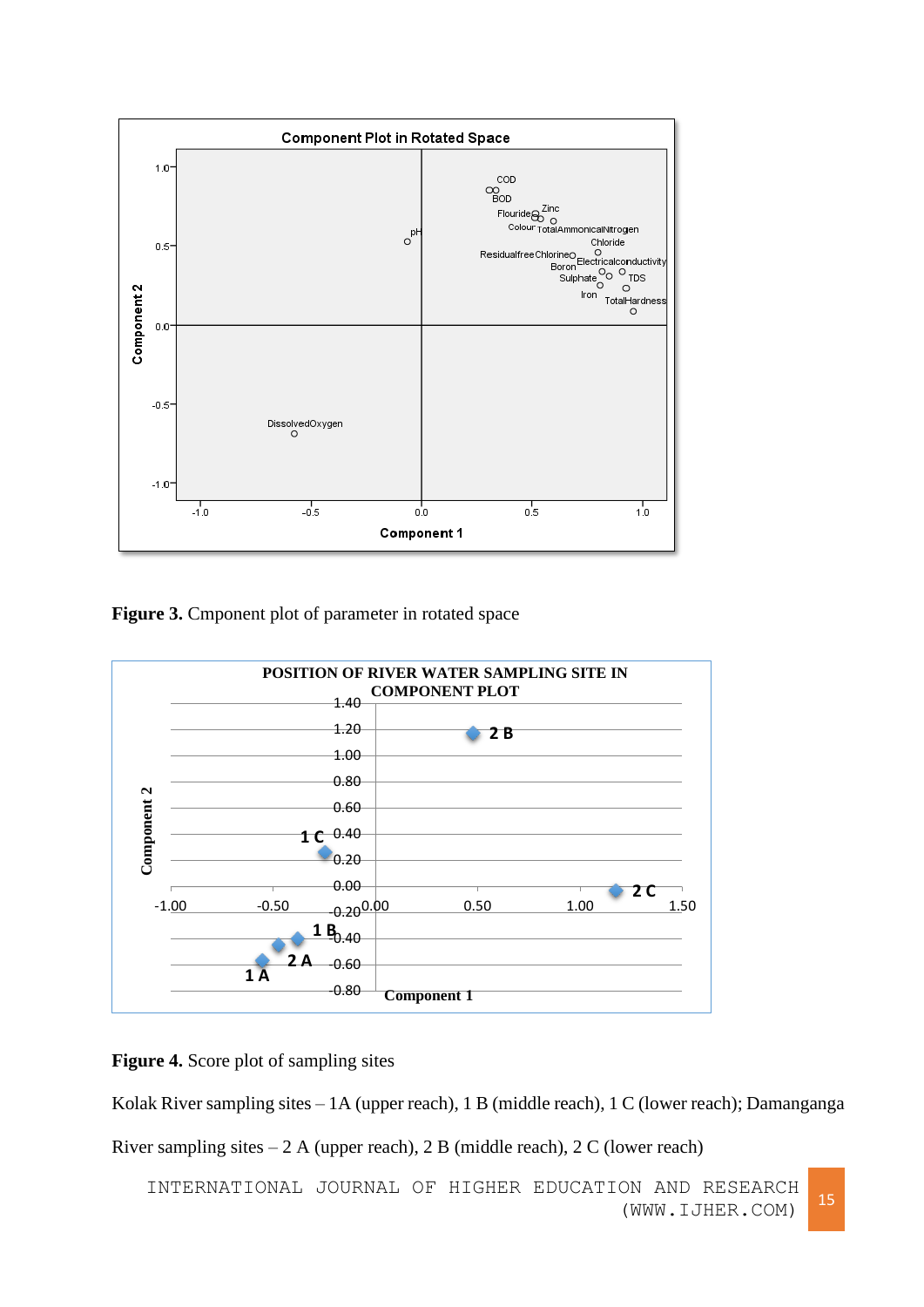#### **REFERENCE**

- Alberto, W. D., Del Pilar, D. M., Valeria, A. M., Fabiana, P. S., Cecilia, H. A., & de Los Ángeles, B. M. (2001). pattern recognition Techniques for the Evaluation of Spatial and Temporal Variations in Water Quality. A Case Study: Suquía River Basin (Córdoba-Argentina). *Water research*, *35*(12), 2881-2894.
- Anderson, W. B., & Polis, G. A. (1999). Nutrient fluxes from Water to land: seabirds affect plant nutrient status on the Gulf of California islands. *Oecologia*, *118*(3), 324-332.
- Barceló, J. U. A. N., & Poschenrieder, C. (1990). Plant water relations as affected by heavy metal stress: a review. *Journal of plant nutrition*, *13*(1), 1-37.
- Boyacioglu, H. (2006). Surface water quality assessment using factor analysis. Water Sa, 32(3), 389-393.
- Kaboré, I., Moog, O., Ouéda, A., Sendzimir, J., Ouédraogo, R., Guenda, W., & Melcher, A. H. (2018). Developing reference criteria for the ecological status of West African rivers. Environmental monitoring and assessment, 190(1), 2.
- Ofenböck, T., Moog, O., Sharma, S., & Korte, T. (2010). Development of the HKHbios: a new biotic score to assess the river quality in the Hindu Kush-Himalaya. Hydrobiologia, 651(1), 39-58.
- Parinet, B., Lhote, A., & Legube, B. (2004). Principal component analysis: an appropriate tool for water quality evaluation and management—application to a tropical lake system. *Ecological Modelling*, *178*(3), 295-311.
- Pejman, A. H., Bidhendi, G. N., Karbassi, A. R., Mehrdadi, N., & Bidhendi, M. E. (2009). Evaluation of spatial and seasonal variations in surface water quality using multivariate statistical techniques. *International Journal of Environmental Science & Technology*, *6*(3), 467-476.